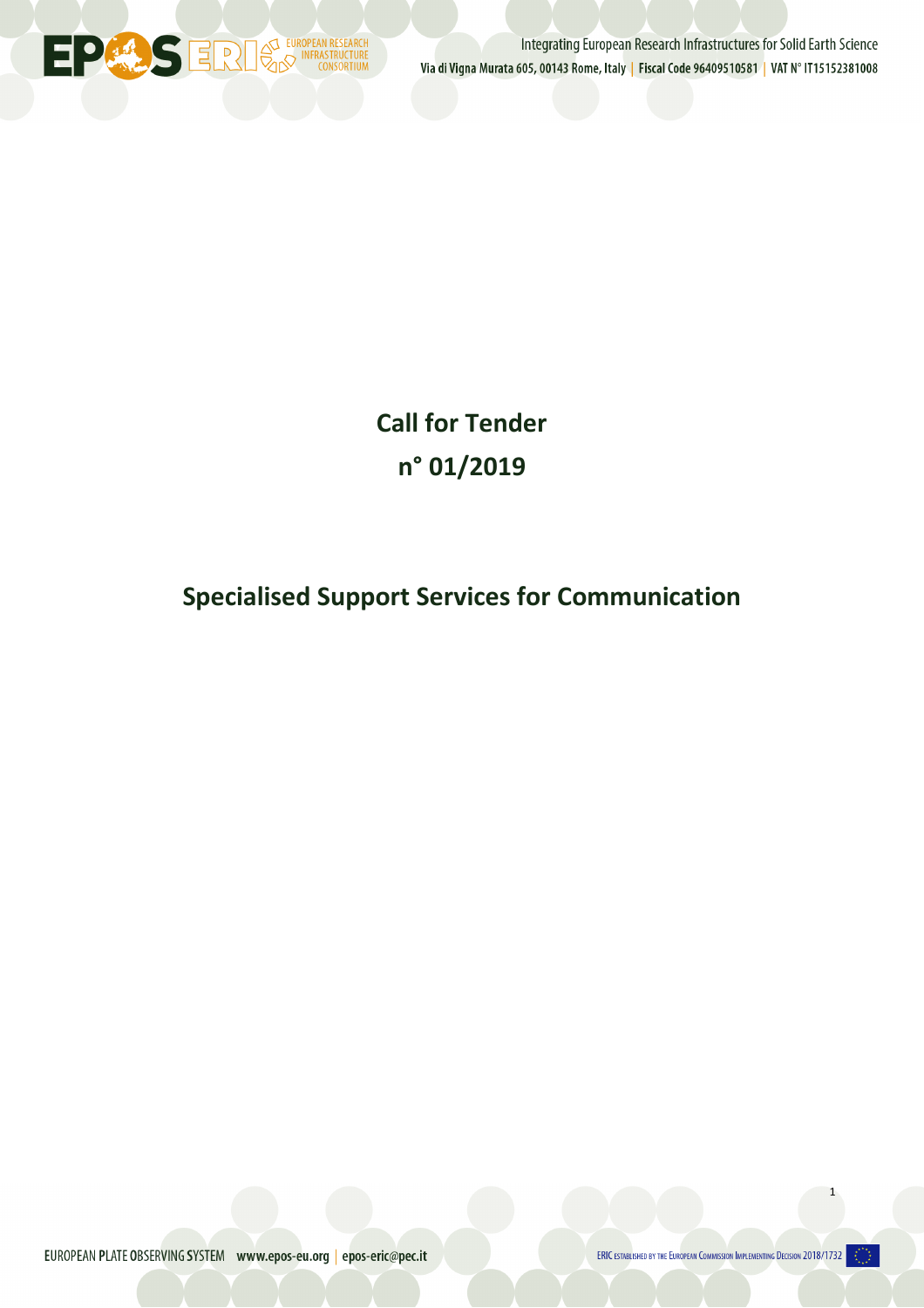

Integrating European Research Infrastructures for Solid Earth Science Via di Vigna Murata 605, 00143 Rome, Italy | Fiscal Code 96409510581 | VAT N° IT15152381008

# **Table of contents**

 $\overline{c}$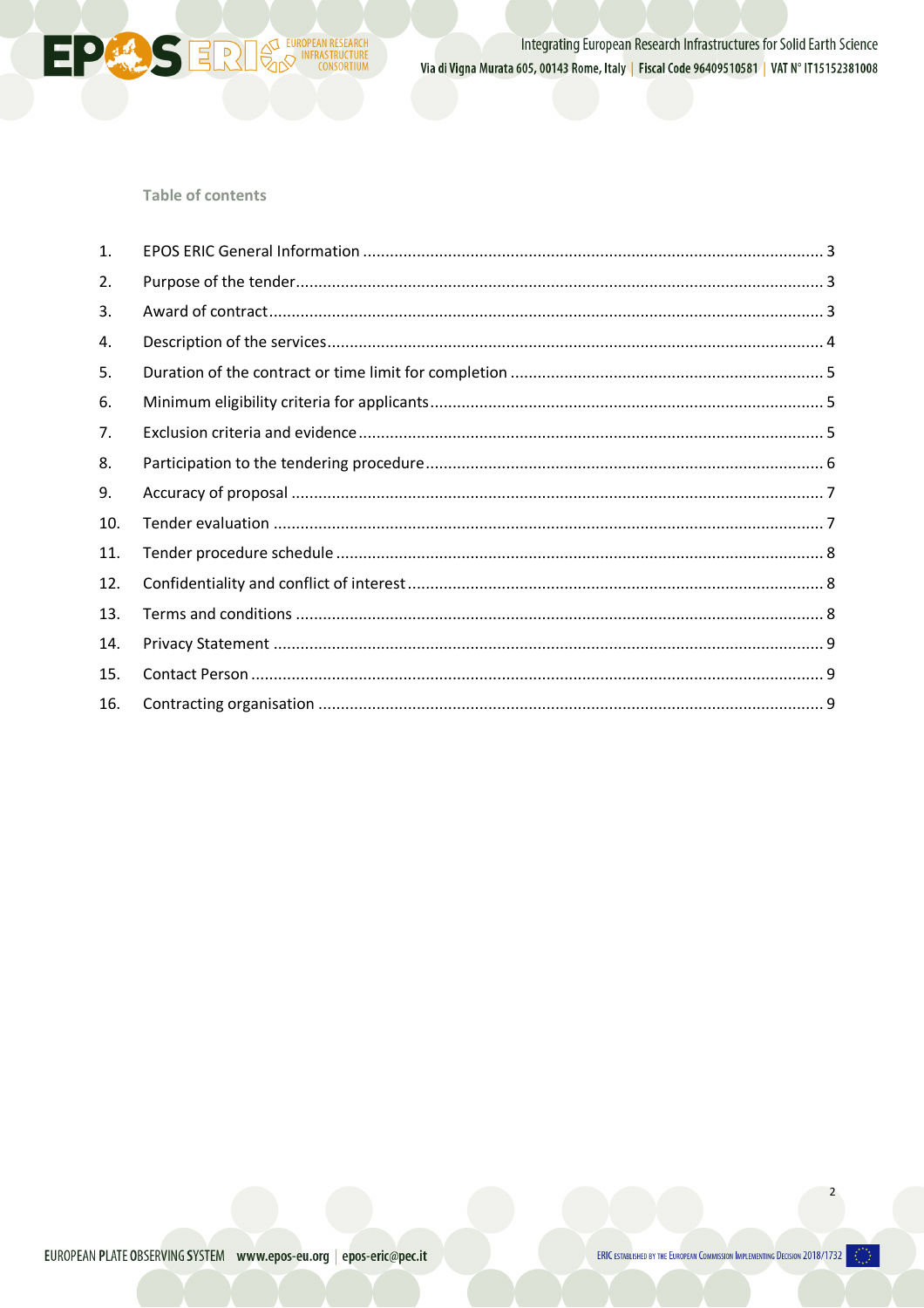### **1. EPOS ERIC General Information**

**DERIS ERRY ELECTROPEAN RESEARCH** 

EPOS, the European Plate Observing System, is a long-term plan to facilitate integrated use of data, data products, and facilities from distributed research infrastructures for solid Earth science in Europe.

EPOS will bring together Earth scientists, national research infrastructures, ICT (Information & Communication Technology) experts, decision makers, and public to develop new concepts and tools for accurate, durable, and sustainable answers to societal questions concerning geo-hazards and those geodynamic phenomena (including georesources) relevant to the environment and human welfare.

EPOS mission is to integrate the diverse and advanced European Research Infrastructures for solid Earth science and build on new e-science opportunities to monitor and understand the dynamic and complex solid-Earth System.

EPOS vision is that the integration of the existing national and trans-national research infrastructures will increase access and use of the multidisciplinary data recorded by the solid Earth monitoring networks, acquired in laboratory experiments and/or produced by computational simulations. The establishment of EPOS will foster worldwide interoperability in the Earth sciences and services to a broad community of users.

EPOS will identify existing gaps and promote implementation plans with environmental, marine and space science to help solve the grand challenges facing the Earth and its inhabitants.

On October the 30<sup>th</sup> 2018, the European Commission granted the legal status of European Research Infrastructure Consortium (ERIC) to EPOS. The ERIC legal framework provides EPOS with legal personality and capacity recognised in all EU Member States and with the flexibility to adapt to the specific requirements of each infrastructure.

Based in Italy, EPOS ERIC is currently joined by thirteen countries: Belgium, Denmark, France, Greece, Italy, the Netherlands, Norway, Poland, Portugal, Slovenia and the United Kingdom, and Iceland and Switzerland participating as observers.

By linking up hundreds of individual research infrastructures located in the European countries, EPOS ERIC will provide open access to a large pool of integrated data, data products and facilities for researchers.

The EPOS ERIC legal seat is hosted in Rome, at the Istituto Nazionale di Geofisica e Vulcanologia (INGV) headquarter. The ICS Central Hub (ICS-C) is hosted in the United Kingdom (BGS) and France (BRGM) with technical operational support from Denmark (GEUS).

# **2. Purpose of the tender**

The purpose of this tender is to select a professional company specialised in communication activities and services to be engaged in the design and elaboration of an integrated and articulated Communication Plan for the EPOS ERIC.

This Call for Tender includes a description of the required services and instructions to be followed to take part in the tendering process.

EPOS ERIC procurement policy shall respect the principles of transparency, non-discrimination and competition. According to the provisions of article 24 of the EPOS ERIC Statutes, EPOS ERIC shall treat procurement candidates and tenderers equally and without discrimination.

# **3. Award of contract**

The price fix for this tender is EUR 40.000,00 (forty-thousand).

The contract will be awarded to the most economically advantageous tender. This will be determined on the basis of the price and the quality of the tender by means of computation of the final score according to the following formula:

*After evaluation of the quality of the tender, the tenders are ranked using the formula below to determine the tender offering best value for money.*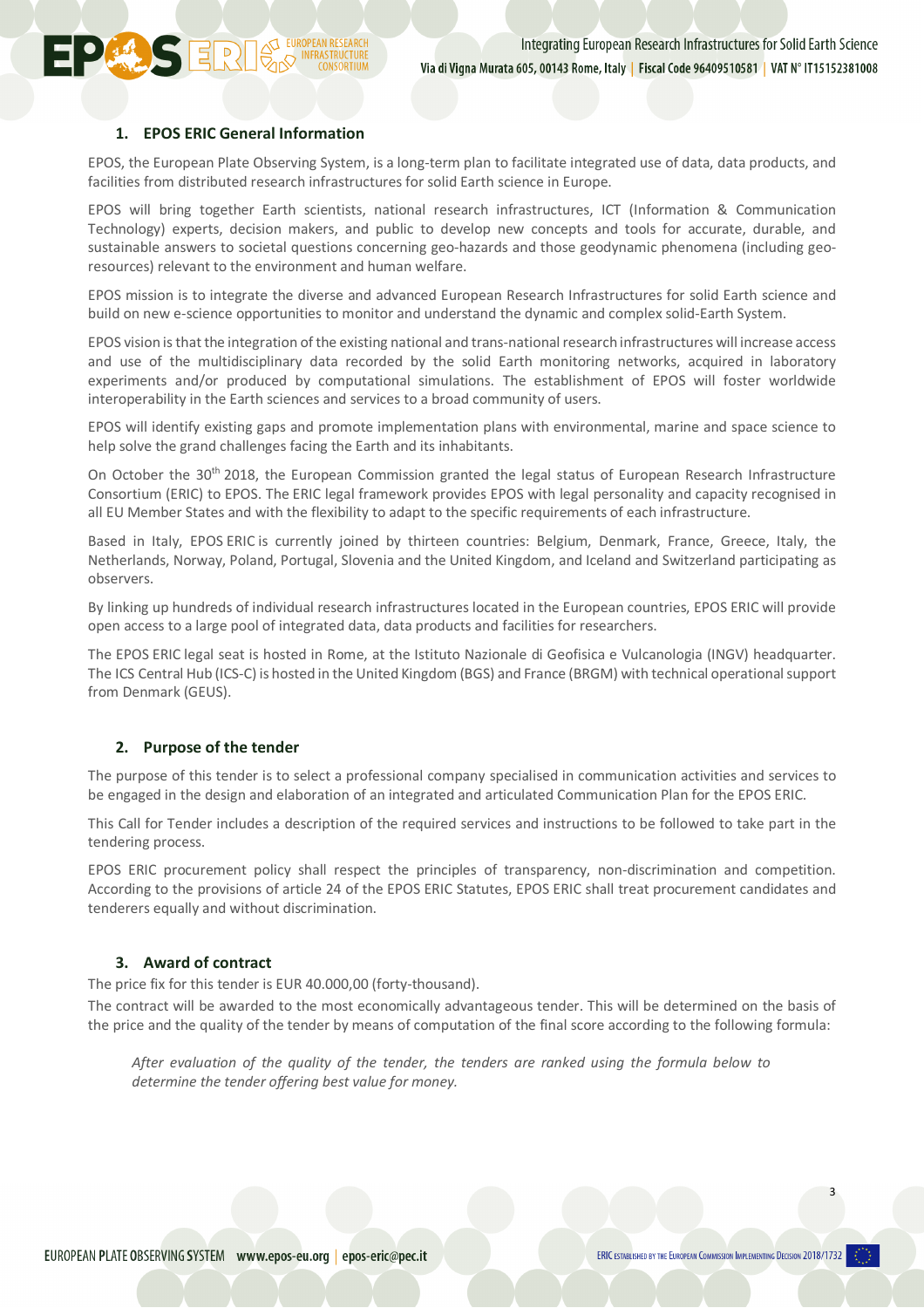**Score for tender X =** (cheapest price / price of tender X \* 20) + (total quality score (out of 100) /100 \* 80)

EPOS ERIC benefits of VAT exemption. Prices must be quoted in Euro and will not be subject to revision. Costs incurred in preparing and submitting tenders are borne by the tenderers and cannot be reimbursed.

The tenderer will submit the tender and carry out all necessary activity related to the tender process including supporting any due diligence requirements entirely at its own cost. EPOS ERIC will not be liable for any bid costs, expenditure, work or effort incurred by a tenderer in proceeding with or participating in this procurement, including if the procurement process is terminated without an award.

## **4. Description of the services**

**DERRESERVED INFRASTRUCTURE** 

The assigned contractor is required to design, elaborate and present a Communication Plan for EPOS ERIC. The Plan should enable the EPOS ERIC Executive Coordination Office to promote the ERIC activities and services, targeting specific stakeholders in the relevant countries and ensuring effective objectives and results dissemination towards the widest possible audience by using the appropriate channels and tools.

The Communication Plan should provide guidelines for future activities and include strategic objectives, messages, publics, selected media, responsibilities and organisation chart, the budget.

The communications planning process concerns defining the type of information to deliver, who will receive it, the format for communicating it, and the timing of its release and distribution.

The Communication Plan will at least:

- Provide clear information to about and raise awareness of EPOS ERIC activities
- Disseminate results and good practice emerging from the EPOS ERIC community
- Increase interest in and raise awareness by the involved research infrastructures and innovation communities (businesses, research, students, etc.)
- Manage and enhance the reputation of the EPOS ERIC in Europe.
- To increase awareness on the EPOS ERIC activities and achievements
- Better integrate content from all participating European Research Infrastructures
- Improve and engage more strongly using social media and other media
- Reach a large audience and achieve and maintain greater interest and engagement among the specific target groups.

The following steps will be followed to ensure the elaboration of an effective Communication Plan:

- Perform a situation analysis. To better understand where the EPOS ERIC stands in terms of communication, the awarded contractor will work closely with the EPOS ERIC Executive Director and the Executive Coordination Office (ECO) gathering and analysing all relevant information. Brainstorming with the ECO staff is foreseen, as well as collection of external inputs and contributions.
- Define the communication objectives and goals. The overall communication objectives should be clearly set, as well as the results to be achieved. Objectives should be specific, measurable, achievable, realistic and timefocused.
- Identify the target audience, the recipients of the messages to be delivered, by categories of actors and stakeholders.
- Define activities and tools for communication and dissemination.
- Select the most appropriate and effective methods of communication and media channels.
- Establish the schedule, a calendar for the communication strategy, a time for the subsequent steps and the frequency of communication.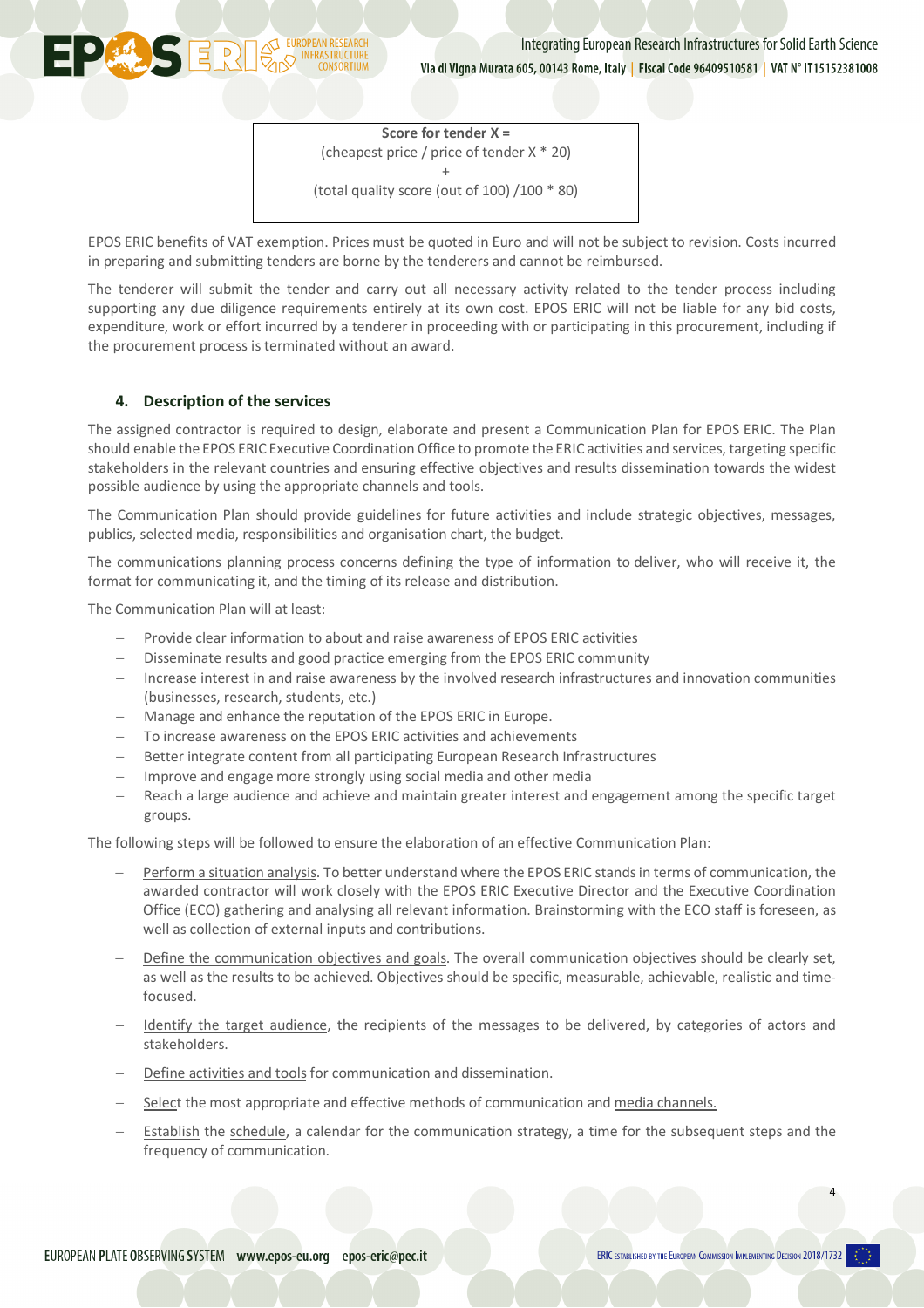- Evaluate results. It is always important to measure results of a planned activity in terms of tasks accomplished and results achieved to monitor the implementation, make the necessary adjustments and re-align the strategy. Progress reports should be foreseen during the Communication Plan implementation and a set of specific Key Performance Indicators should be established.

The Communication Plan should also include the description of the structure and organisational chart with responsibilities and tasks of the Communication Office, plus a training plan for the Communication Office staff.

A kick-off meeting is foreseen at the start of the contract. At least one-day meeting per month at the EPOS ERIC headquarters in Rome at INGV is foreseen with the participation of two experts from the service provider and representatives of the ECO.

Remote assistance is also requested, plus part time on-site collaboration with the assigned contractor.

A Final Report and a Communication Plan written in English are the final deliverables to be submitted as major outcomes of the supplied support.

## **5. Duration of the contract or time limit for completion**

The required services will be provided over a period of six months according to the following phases:

As required by the European Commission, the EPOS ERIC Communication Plan will be strongly based on the principle of Open Science and Responsible Research and Innovation-RRI, and as such it will build on governance and participation, public engagement, education and gender equality as fundamental pillars.

- 1. Analysis of the current state and identification of needs (month 1)
- 2. Planning (month 2)

**PERICERTE DESCRIPTION DES ENCHANGEMENT** 

3. Elaboration of the Communication Plan (3-6).

#### **6. Minimum eligibility criteria for applicants**

Participation in this tendering procedure is open on equal terms to legal persons fulfilling the below mentioned eligibility criteria.

a. Technical and professional criteria

- 1. Applicants must have excellent knowledge in understanding, speaking and writing of the English language;
- 2. At least n. 1 professional journalist and n. 1 senior science communicator with experience in institutional communication and risk should be involved in the work;
- 3. At least three similar works conducted;
- 4. Letters of references should be provided.

#### **7. Exclusion criteria and evidence**

Contracts may not be awarded to tenderers who, during the procurement procedure:

a) Are subject to a conflict of interest; the verification of conflicting situations giving grounds for exclusion concerns tenderers, subcontractors, but also any person of the tenderer (or subcontractor) with powers of representation, decision-making or control in relation to the tenderer (or subcontractor). A conflict of interest exists where the impartial and objective exercise functions – in the present case, the impartial and objective implementation of the contract – is compromised for reasons involving family, emotional life, political or national affinity, economic interest or any other shared interest.

As a result, the tender that is found to be in conflict of interest shall be excluded. The tenderers shall note that having found the tenderer itself, and/or one or more subcontractor(s) in conflict of interest will lead to the rejection of the whole offer.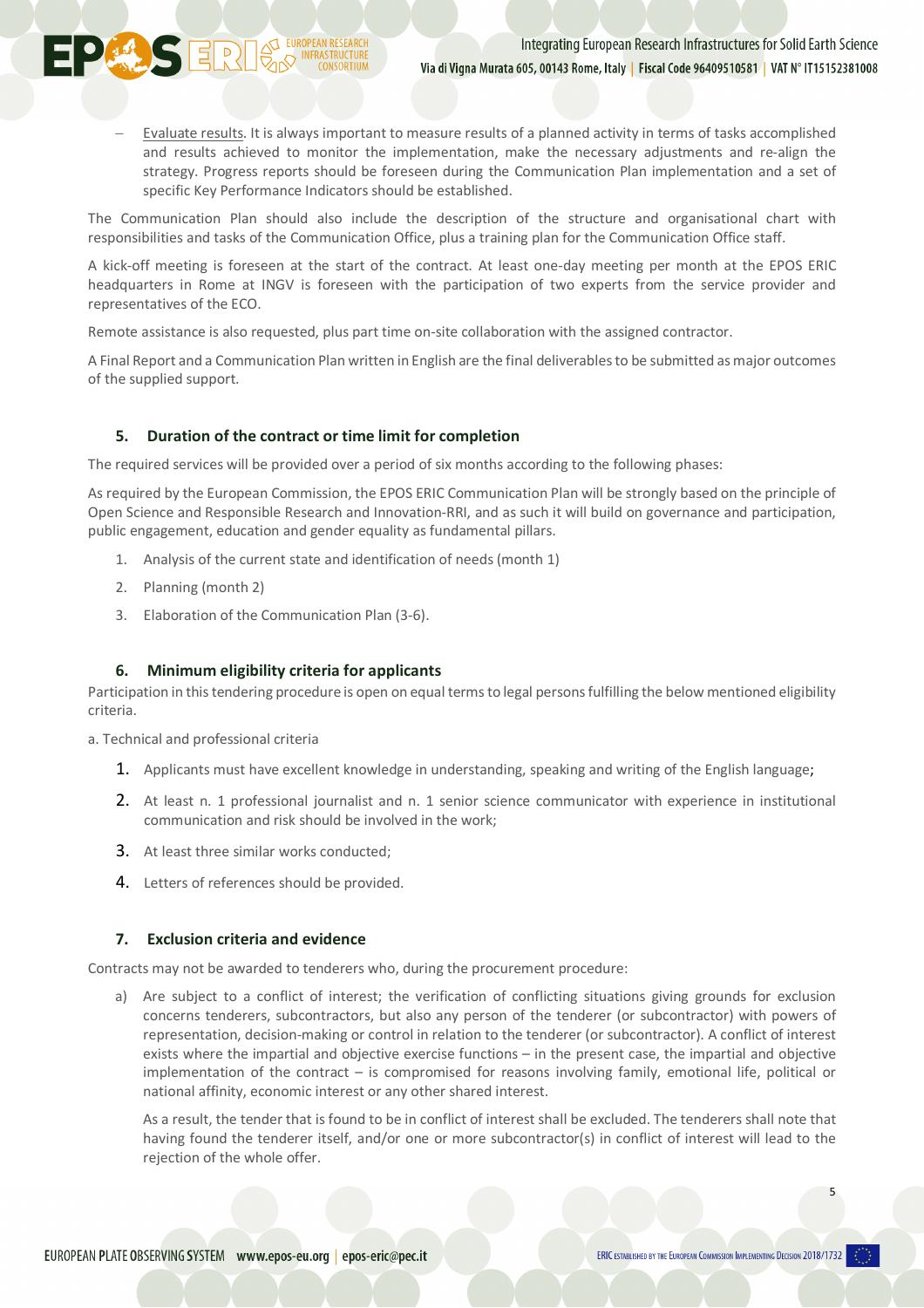- b) Are guilty of misrepresenting the information required by EPOS ERIC as a condition of participation in the contract procedure or fail to supply this information;
- c) Find themselves in one of the situations of exclusion for this procurement procedure.

The tenderers shall certify that they are not in one of the situations listed above by completing and signing the 'Declaration of Honour' (Annex 1).

## **8. Participation to the tendering procedure**

The language of the submitted tenders shall be English.

**PERISERIE DE L'EUROPEAN RESEARCH** 

Tenders should be dispatched no later than 05/07/2019 by using the following means of submission:

| <b>Means of submission</b> | <b>Time limit</b> | <b>Evidence of dispatch</b>     | <b>Address for delivery</b> |
|----------------------------|-------------------|---------------------------------|-----------------------------|
| Post                       | 17:00 CET         | Postmark                        | <b>EPOS ERIC</b>            |
| Courier                    | 17:00 CET         | Deposit slip of courier service | c/o INGV - Via di Vigna     |
|                            |                   |                                 | Murata n°605                |
|                            |                   |                                 | 00143 Rome - ITALY          |

Tenders must be submitted using the double envelope system – i.e. one outer envelope and two inner envelopes – in order to guarantee the confidentiality and the integrity of data. The outer envelope should indicate the number of the procurement procedure and should be marked as it follows: "**Call for Tender - Provision of specialised support services for Communication".** If self-adhesive envelopes are used, they must be sealed with adhesive tape and the sender must sign across this tape.

The two inner envelopes shall be indicated as:

- *A. Administrative and Technical Offer*
- *B. Economic Offer.*

The envelope A. "Administrative and Technical Offer" shall contain:

- The Declaration on Honour duly signed (Annex 1)
- The completed Submission Form duly signed (Annex 2);
- A description of the offered services and the proposed methodology in a word document, including a summary table of main expertise of the persons responsible for providing the services.
- Curriculum Vitae of the team members involved in the provision of services in *Europass Format*. CVs should include information on work experience, qualifications and language ability of team members.
- A list of previous similar works conducted, services provided or projects participating in (at least three) with letters of references enclosed.

The envelope B. "Economic Offer" shall contain:

- The offered price quoted in Euro provided on the tenderer's headed notepaper.

The tender must be:

- Signed and dated by the tenderer or the duly authorised representative (i.e. the Declaration on Honour, the Submission Form, the technical offer and the economic offer);
- Perfectly legible so that there can be no doubt as to words and figures.

The period of validity of the tender, during which tenderers may not modify the terms of their tenders in any respect, is 3 months from the date indicated in point 11.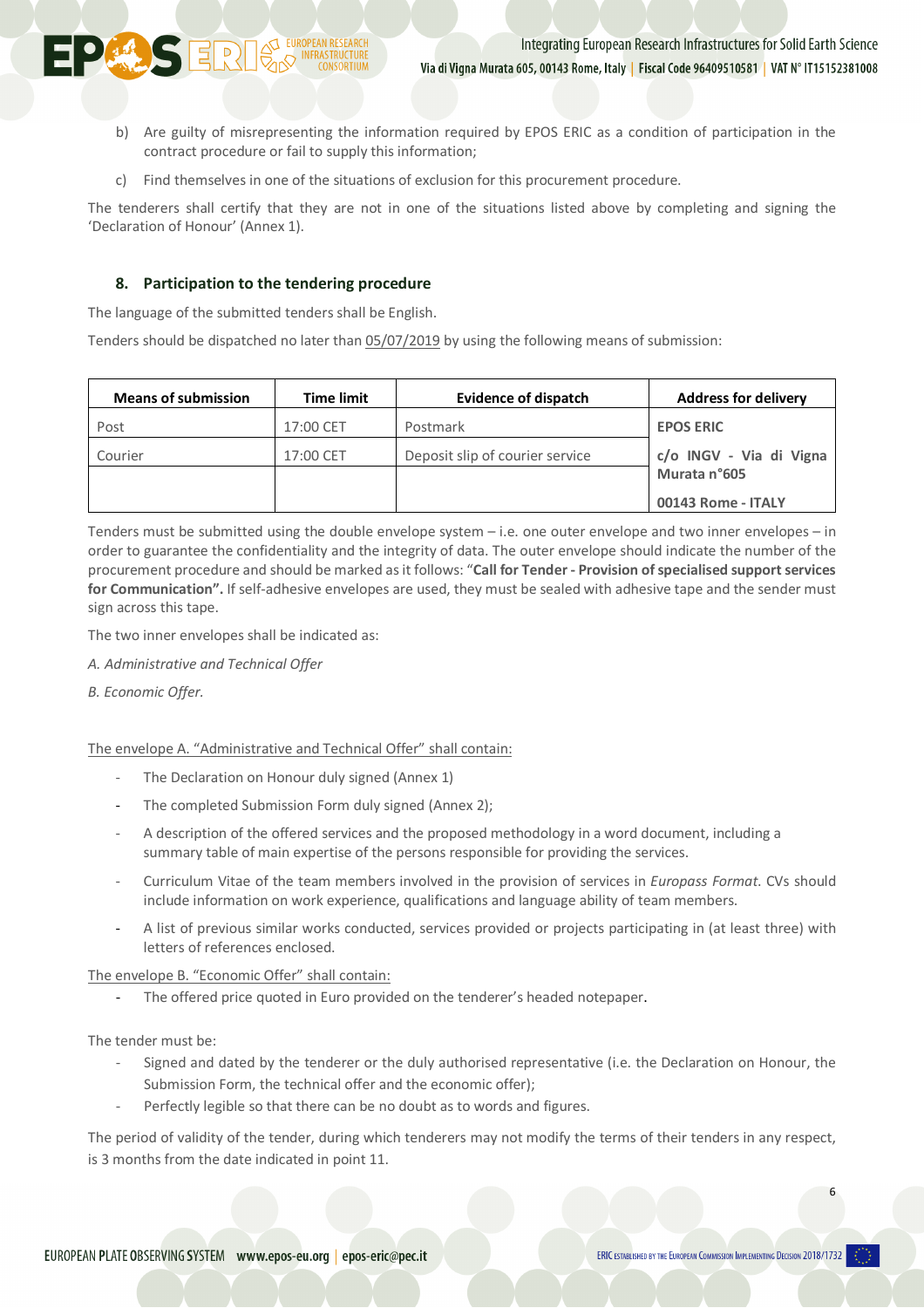## **9. Accuracy of proposal**

**PERICURBER INFRASTR** 

The tender must be clear, concise and complete. Tenderers are advised to check the accuracy of their submission prior to return, paying particular attention to clerical errors and omissions. Tenderers will not be permitted to amend proposals after the proposal return date except as part of any proposal clarification process initiated by EPOS ERIC. EPOS ERIC reserves the right to mark a tenderer down or exclude them from the procurement if its tender contains any ambiguities, caveats or lacks clarity. Tenderers should submit only such information as is necessary to respond effectively to this call. Tenders will be evaluated on the basis of information submitted by their tenders only, before the deadline for submission of tenders.

## **10. Tender evaluation**

EPOS ERIC may, in its discretion, extend the closing date and time of the tender. The selection procedure will be based on the principles of equal treatment, fairness and transparency. An evaluation team will be established made up of the Executive Director and two people within the staff of the Executive Coordination Office.

EPOS ERIC Executive Director is responsible for this procedure.

Tenders fulfilling the minimum criteria, will be evaluated against the following award criteria:

|                                       | <b>Award Criteria</b>                                                                                                                                                                                             | Points |
|---------------------------------------|-------------------------------------------------------------------------------------------------------------------------------------------------------------------------------------------------------------------|--------|
| <b>Qualitative Criteria</b><br>80/100 | 1) Demonstrated quality of the technical and professional capacity proposed by the Tenderer.<br>The Tenderer is requested to provide at least three examples of previous work as well as a list<br>of references. | 30     |
|                                       | 2) Demonstrated experience of working within European projects, in particular under the FP7<br>and H2020 schemes will be considered an advantage.                                                                 | 30     |
|                                       | 3) Coherence of the proposal with the EPOS framework and the tender's request                                                                                                                                     | 20     |
| <b>Economic Criteria</b><br>20/100    | 4) The price proposal.                                                                                                                                                                                            | 20     |
|                                       | Total                                                                                                                                                                                                             | 100    |

In delivering the services the tenderer shall ensure the highest quality standards on which EPOS ERIC will be the sole judge.

The most economically advantageous tender fulfilling criteria stated in point 5 by weighting the score obtained in the technical and qualitative evaluation will be selected.

All applicants will receive acknowledgement of receipt of their tender and will be informed of the outcomes of the selection process by e-mail only within two weeks following the evaluation procedure conclusion. Tenderers should provide a valid e-mail address together with contact details in the tender and check this e-mail address regularly.

EPOS ERIC is not obliged to provide reasons for its decision to shortlist, accept or reject any tender.

Preference will be given to companies specialised in different areas of science communication, including institutional communication and marketing.

EPOS ERIC reserves the right to conclude or not the tender process and select the successful tender.

EPOS ERIC will not be contractually bound in any way to a bidder for this tender until EPOS ERIC and the successful winner have entered into a written contract.

The following offers will be excluded from the tendering procedure:

- those received after the deadline:
- those missing information about the economic operator or lacking the requested requirements;
- those submitted by economic operators whose position is inconsistent with the law or the procedure;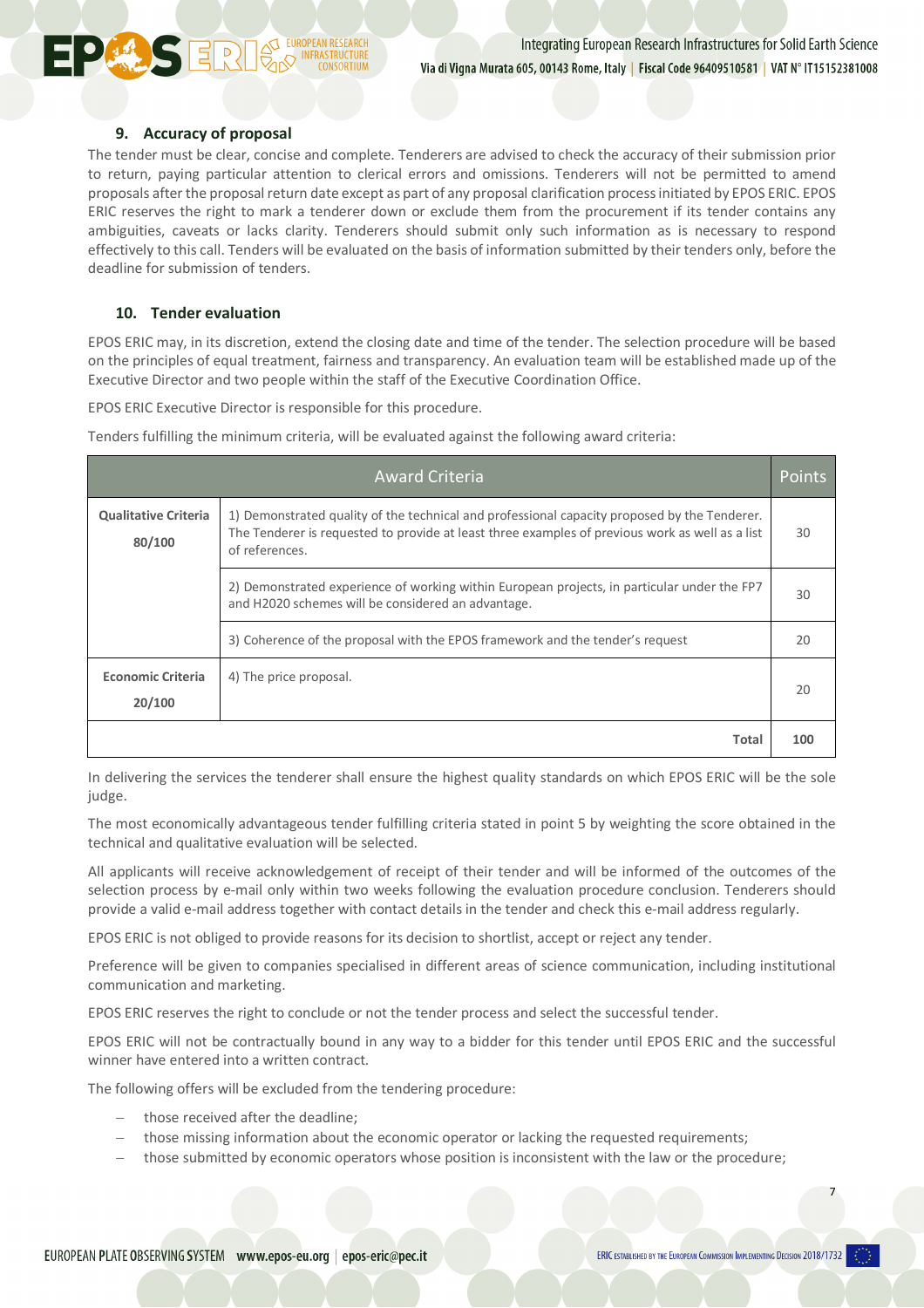

- those submitted by economic operators who are subject to one of the exclusion criteria at point 6;
- those submitted by economic operators who are subject to one of the causes of exclusion according the Italian law.

## **11. Tender procedure schedule**

The tender is open from the 20<sup>th</sup> of June to the 5<sup>th</sup> of July, 2019. Tender submission and schedule of the work are as follows:

| Launch of the Tender                                                                                                  | 20/06/2019 |
|-----------------------------------------------------------------------------------------------------------------------|------------|
| Close of the Tender                                                                                                   | 05/07/2019 |
| Evaluation of received tenders and selection of the awarded Tender                                                    | 15/07/2019 |
| Signature of the contract / Briefing session with ECO to agree on the objectives, the<br>methodology, and the process | 31/08/2019 |
| Start of the assignment                                                                                               | 01/09/2019 |
| End of the assignment                                                                                                 | 28/02/2020 |

## **12. Confidentiality and conflict of interest**

The tenderers undertake that they will not at any time, either before or after the termination of the service contract, use or disclose or communicate to any third parties confidential information relating to EPOS ERIC. This restriction shall continue to apply after the termination of the contract without limit in point of time. To ensure the independence of terms of the contract, the winning tenderer will sign a declaration certifying that it has no conflict of interest in relation to the tasks to be undertaken and that it will inform EPOS ERIC should this status change.

# **13. Terms and conditions**

This invitation to tender is in no way binding on EPOS ERIC. Its contractual obligation commences only upon signature of the contract with the successful tenderer.

EPOS ERIC may cancel the award procedure up to the point of signature without the candidates or tenderers being entitled to claim any compensation. This decision must be substantiated and the candidates or tenderers notified. Similarly, EPOS ERIC reserves the right to reject any and all proposals, to advertise for new proposals, to abandon the need for services, or amend this Call for Tender at any time prior to the execution of the written contract. EPOS ERIC reserves the right to waive any formalities in the call for tender process.

EPOS ERIC shall not be liable for any compensation with respect to tenderers whose tenders have not been accepted. Nor shall it be liable if it decides not to award the contract.

By submitting a tender the Tenderer accepts all the terms and conditions set out in this Call for Tender. The Tenderer agrees that:

- EPOS ERIC may copy the proposal for purposes of facilitating the evaluation of the proposal and agrees that such copying will not violate the rights of any third party.
- It will not bring any claim or have any cause of action against EPOS ERIC based on any misunderstanding concerning the information provided or concerning EPOS ERIC's failure, neglect or otherwise, to provide the bidder with pertinent information as intended by this Call for Tender.

The agreement for services provision will be completed by signing a contract between the two Parties. It will include the terms and conditions for the services provision, the terms of delivery, invoicing and payment modalities.